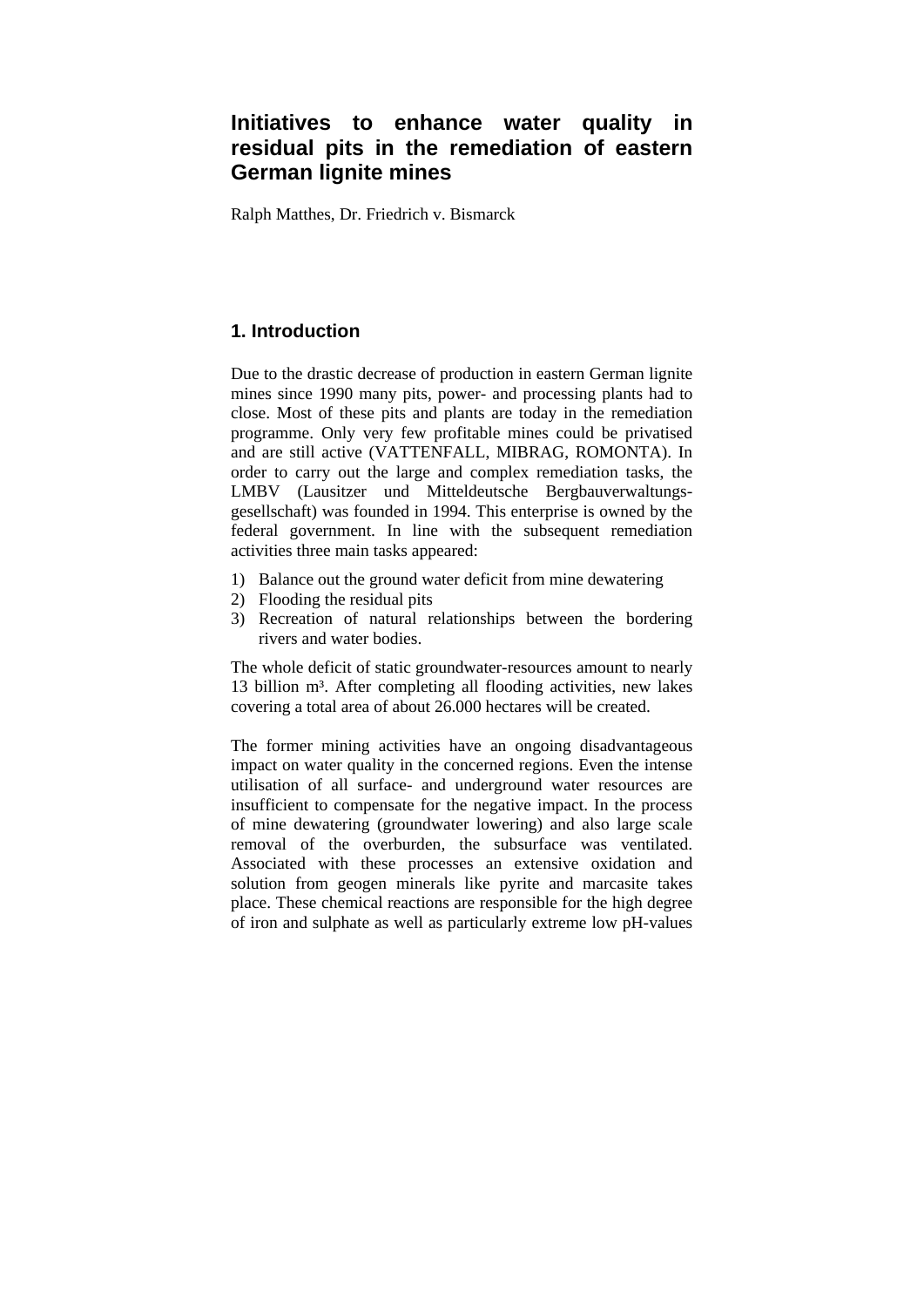in ground- and surface water. The planned connection of the flooded pits with natural rivers is a possible way to achieve a good water quality. The water quality requirements depend on the regional situation and vary from pit to pit. The minimal aim is to guarantee that the water quality in the existing natural water system does not deteriorate by the new connection with these mining areas. After the European Water-Framework-Directive comes fully into effect, for some residual pits it might be possible that the standards for the respective drain parameters would rise.

Best practise and also a low-price method of flooding is to bring enough alkaline river water into the new lakes. Unfortunately in Lusatia water is a rare resource and the acidification processes in the tertiary waste material are very high.

In the following an overview of different initiatives and some project examples of how to protect and to improve the water quality in former eastern German mining districts will be given.

# **2. Treatment methods**

In principle there are four approaches for treatment methods. These are:

- 1) The surface water flow
- 2) The ground water flow
- 3) The water bodies
- 4) The groundwater bodies.

For each of these approaches there are special kinds of treatment methods. In addition there are of course other typical elements for flooding of pits like

- using river water for flooding processes
- flooding speed
- flooding control
- natural water rising process.

The last four methods are the most important methods for flooding pits and for generating a good water quality. In general, the natural rising process of the groundwater will take a lot of time and has a disadvantageous impact on water quality. The mode of action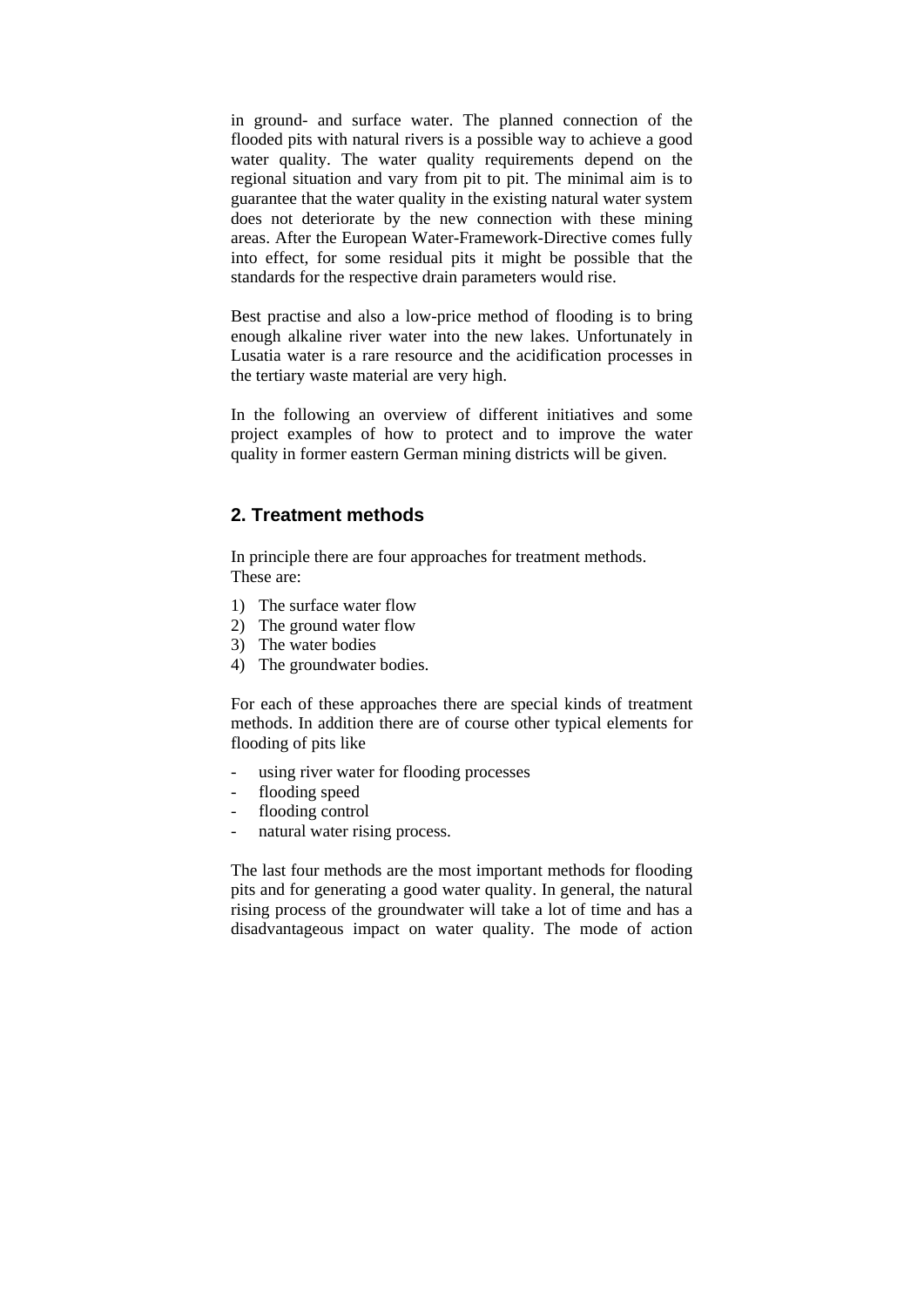varies between the two mining areas in eastern Germany. In the mining district south and north of Leipzig there are big rivers with enough daily water quantity. In addition there is a long-term contract with MIBRAG for the supply of good mining water from dewatering. Unfortunately the Lusatian area is characterised by low precipitation and a lack of water. Thus, the flooding processes have to be interrupted for several months each year causing a negative impact on the quality of the water in the flooded pits. In the following an overview is given of current treatment methods used and corresponding research aims.

## **2.1 Flooding water from rivers and flooding speed**

Best practise and also a low-price method of flooding is to bring enough alkaline river water into the new lakes within a short period of time. Existing acidity will be reduced and the high sulphate concentration will be attenuated. But also the ordinary remediation process is benefiting form a quick rise of the water level. As a result, it is possible to create a steeper slope of the dumps because the water body gives the necessary pressure for the dump stability. Fig. 1 shows an example of an optimal flooding process.

With the maximal run-off from the river Pließnitz  $(2.5 \text{ m}^3/\text{s})$  and river Neiße (10  $m<sup>3</sup>/s$ ) it would be possible to complete the flooding process after only four years. This flooding time is unique considering the dimension. A large lake is created covering an area of about 960 hectares with a depth of up to 70 m and a water volume of 330 million m<sup>3</sup>.

Normally, the flooding processes in such dimensions takes 10 to 15 years. And after that period it will be necessary to stabilise the water level and to guarantee a good water quality. This part is called the *aftercare phase* and can take several years more. Only after sustainable conditions are achieved, the lake can be released from the mining law and a safe new use can start. In Berzdorf this will be possiblly significant earlier.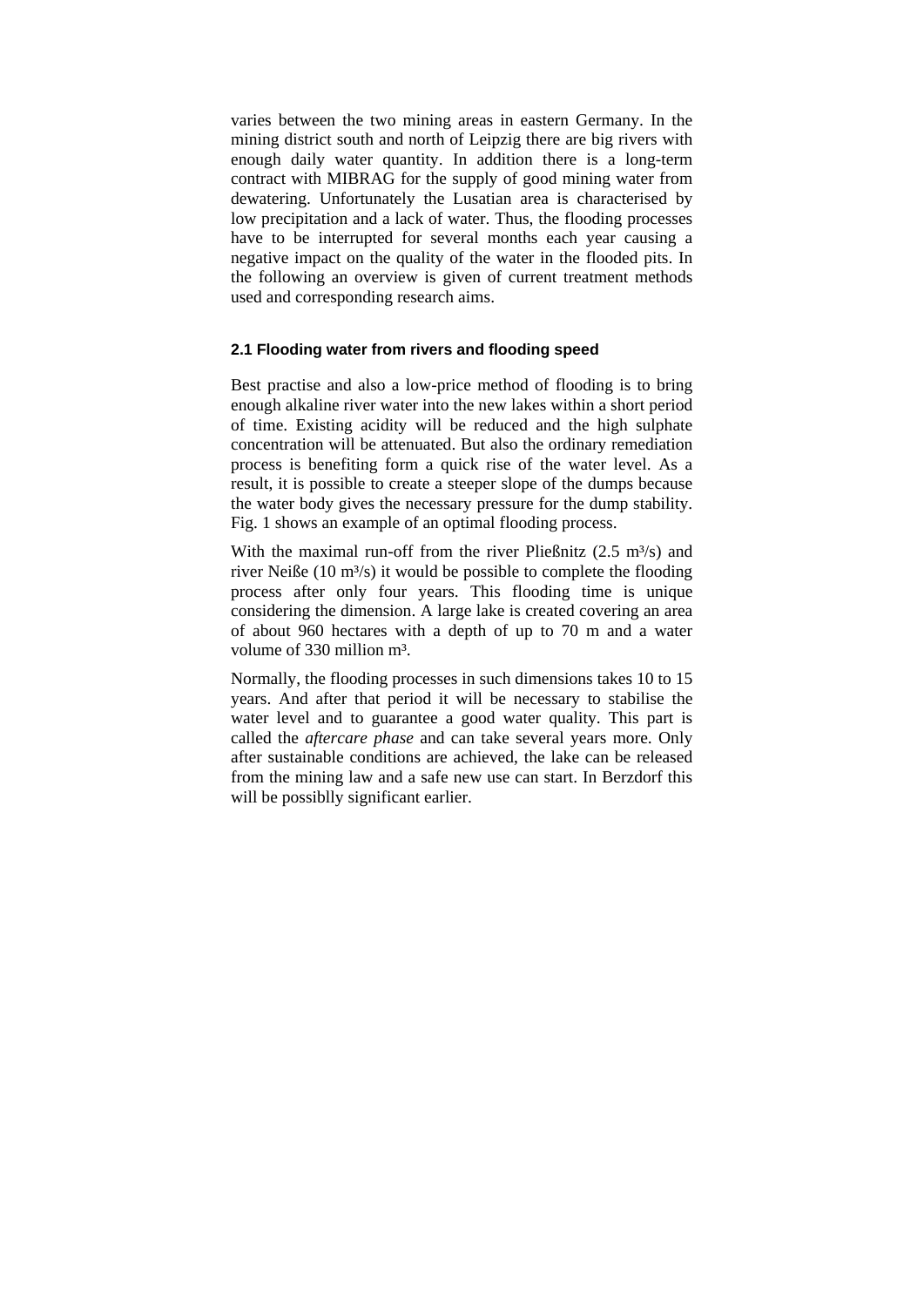

Fig. 1 Flooding system for the 'Berzdorf' pit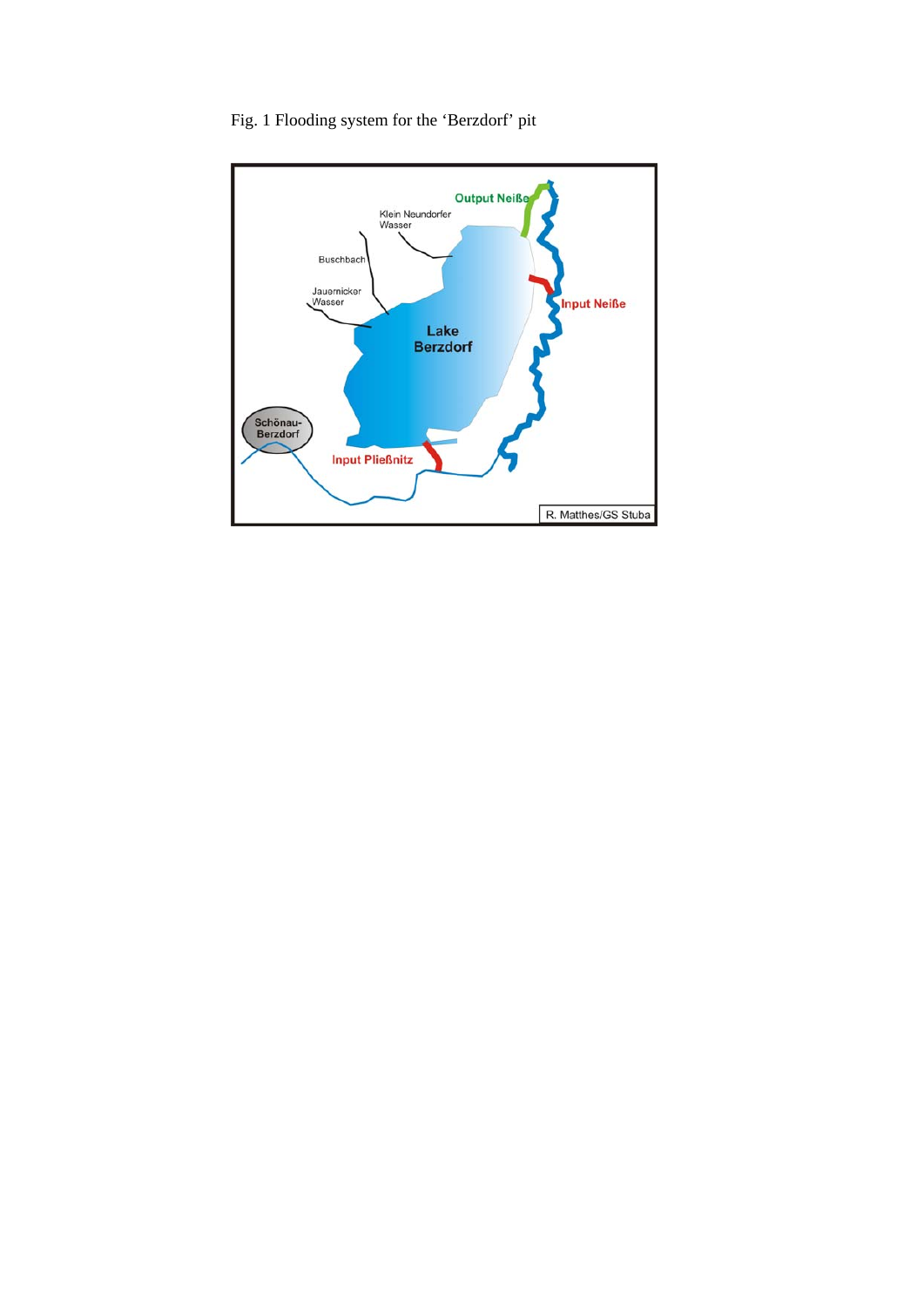## **2.2 Flooding control**

If water resources are rare, controlling of the flooding process, which means the complex combination of all flooding parameters, is determined as the beginning for necessary technical water treatment measures. On the one hand, if possible, the pits must be connected among themselves to generate concentration points for the reconnection into the rivers. On the other hand, every future lake should have a connection to a river to take in alkaline water. The decisions on such investments are, of course, always based on a cost-benefit analysis. Figure 2 shows the technical links for the new reservoir Lohsa II.

The figure demonstrates that only one reconnection point exists where three lakes discharge. The entire flooding processes in all of Lusatia are controlled from one office location.



Fig. 2 Retaining System "Lohsa II" – topographical overview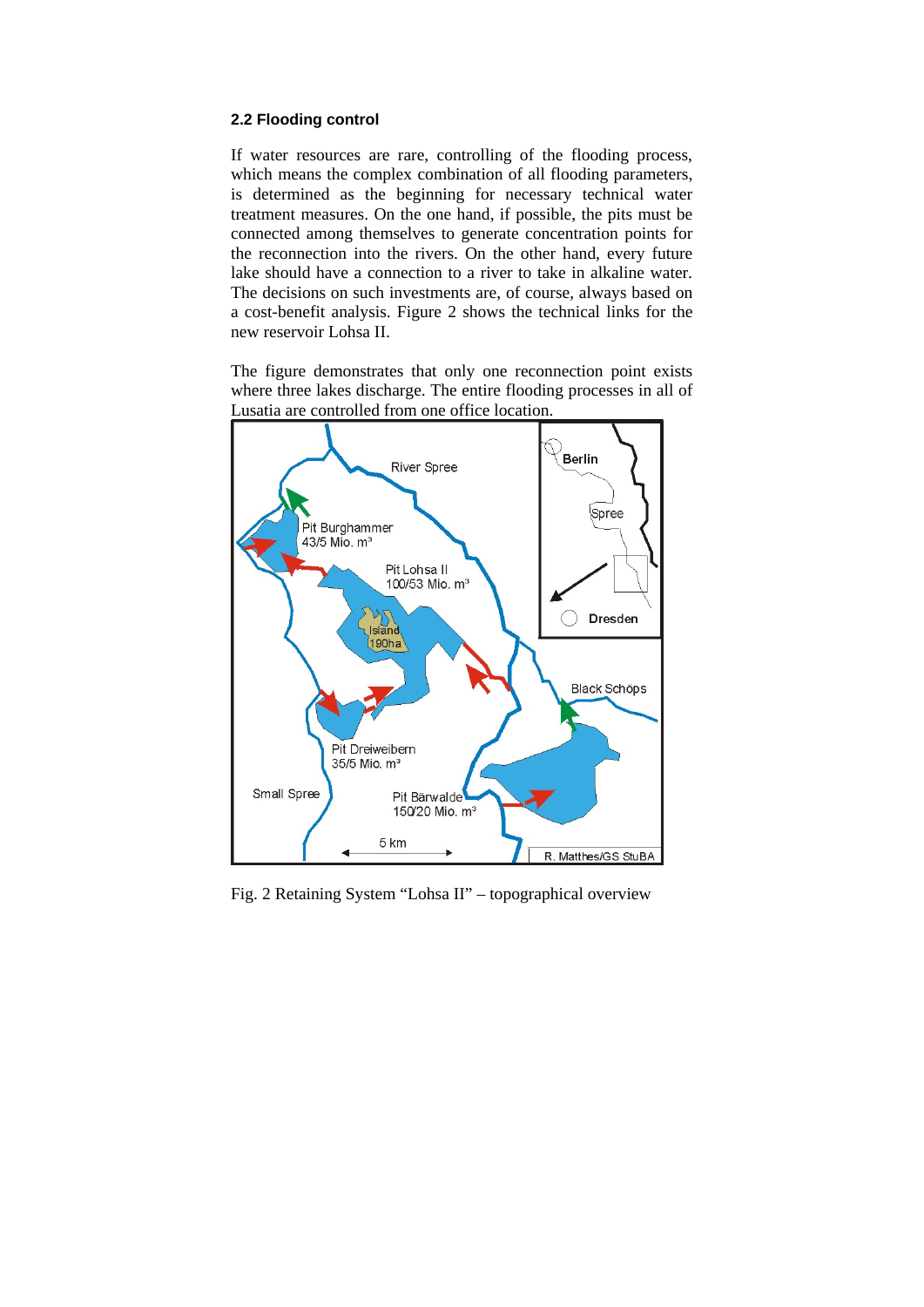#### **2.3 Surface water flow**

- mine water treatment plant

The treatment of the surface water flow in the mines is done in common mine water treatment plants. However, the two mining districts in eastern Germany differ from each other. While in central Germany usually a special cleaning of the mine water is not required, in Lusatia those plants are necessary. Generally, their principle of action is always the same: with the addition of limestone or lime products in mine waters the iron will precipitate. The iron is one of the sources of acidity and the di-sulphide oxidation is responsible for the extreme low pH-value. As a result of the reaction, iron hydroxide sludge is produced which will be cleaned up and dumped in the pits. The neutral water has to be discharged in the river or will be used for flooding the pits. A reduction of sulphate with these chemical reactions is not possible. The LMBV is operating the following treatment plants:

| Location                            | <b>Status</b>                  | Cleaning capacity     |
|-------------------------------------|--------------------------------|-----------------------|
| (pit name)                          | (now and later)                | (old and new) $m^3/s$ |
| Pößnitz (Lauchhammer)               | In use; improved<br>efficiency | 0.5                   |
| Lichterfeld (Klettwitz-Nord)        | In use; improved<br>efficiency | 1.5                   |
| Kortitzmühle (Laubusch)             | In use; new<br>construction    | 0.25/2.2              |
| Rainitza (Meuro-Süd)                | In use; extension<br>planned   | 1.4/2.0               |
| Lohsa (Lohsa II)                    | new construction               | 5.0                   |
| Flowing off Ilsesee (Meuro-<br>Süd) | new construction               | 4.0                   |

In addition there are six treatments plants operated by active mining companies (VATTENFALL). The cost for the treatment plants are considerable and can easily add up to more than one million Euro per year.

In central Germany there is no need for big cleaning capacities due to a lower degree of iron and sulphate. For example, in the active 'Profen' pit the mine water is only air conditioned. This method is sufficient to reduce the degree of iron. Afterwards the water is used by LMBV for flooding their pits. Unfortunately, newest scientific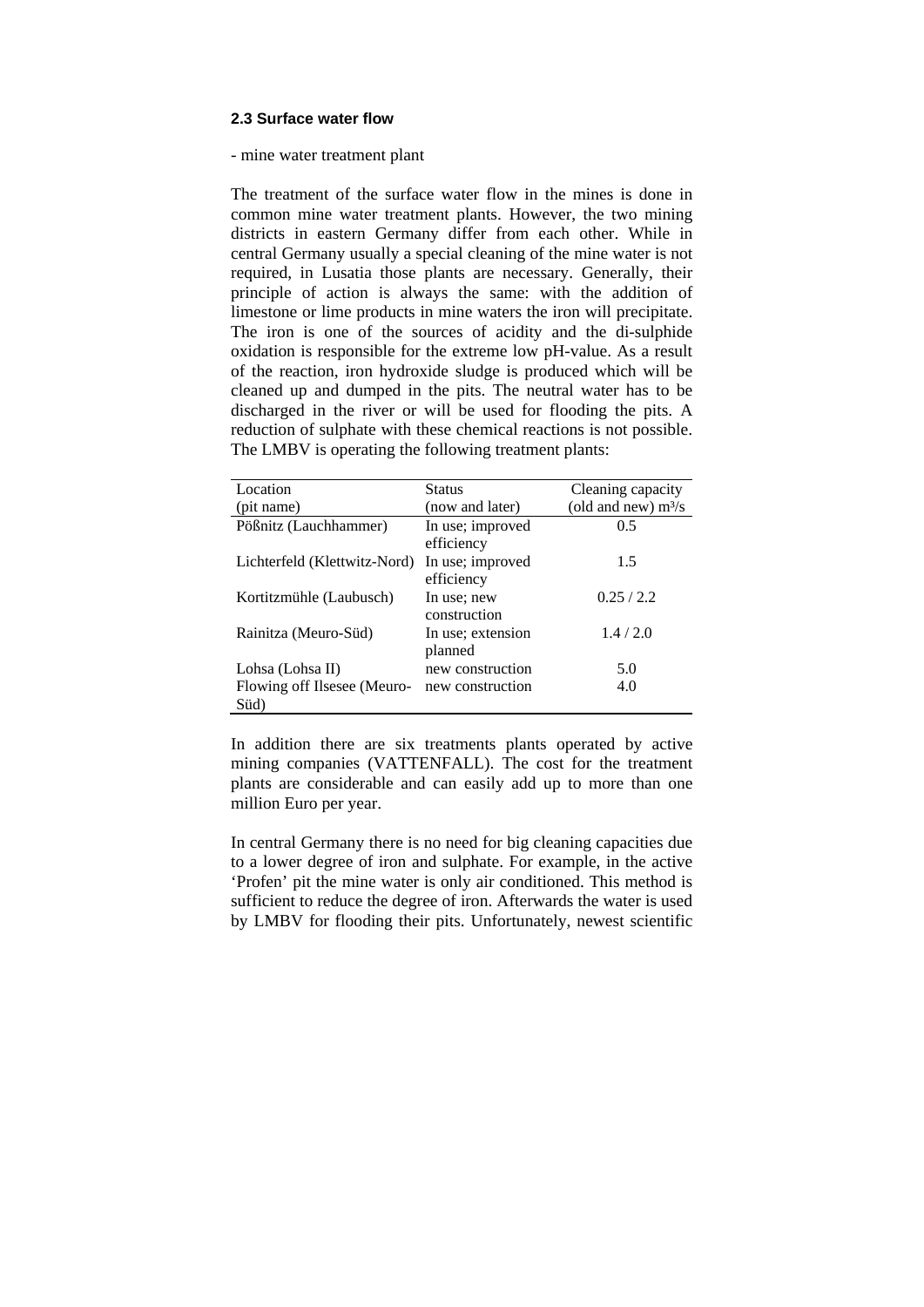and limnological research indicates that the influence of the waste material in the pits is sometimes so high that additional treatment activities will be needed.

As this kind of mine water treatment plants can not reduce or minimise the degree of sulphate for the remediation programme, further research is carried out with the aim to solve the sulphate problem. Potential beneficial methods are in the fields of electrochemical measures and also in microbiologic reductive sulphide precipitation for example.

## - electrochemical water treatment

The advantage of this method is to use running chemical processes for resource extraction. For that purpose, sulphate water has to be brought in the cathode space of an electrolysis cell. As one of the side products, hydrogen is formed. The generated hydrogen could be used as an energy source for fuel cells. As a result of the removal of protons, the pH-value increases and, simultaneously, heavy metals, which are present in the water, precipitate. For a continuous chemical process it is essential that the sulphate-ions migrate to the anode. Due to this reaction the degree of sulphate can be reduced by nearly 30 %. Depending on the addition of different reagents at the anode ammonium persulphate but also sulphuric acid are produced. Ammonium persulphate can be used as oxidant, as catalyst, and also for surface treatment of metals. The next aim is to increase the flow rate. It is planned to build a pilot facility.

## - microbiologically reductive sulphide precipitation

In a long-term test (over 16 months) it could be demonstrated that the addition of methanol is a real efficient organic source (food) for microbiological populations. These microbiological populations, working under anaerobic conditions, are responsible for the formation of sulphide from sulphate. In heavy-metal sludge sulphides precipitate as metal-sulphide, which have to be cleaned up. Therefore, the aim of the actual planning is to clean up that sludge in anaerobic parts of old pits. If the precipitation of sulphides is performed with iron, the result of this reaction is pyrite, the source of acidity and quality problem. However, often there is not enough free iron in the underground material. Therefore, it also has been tried to use iron hydroxide sludge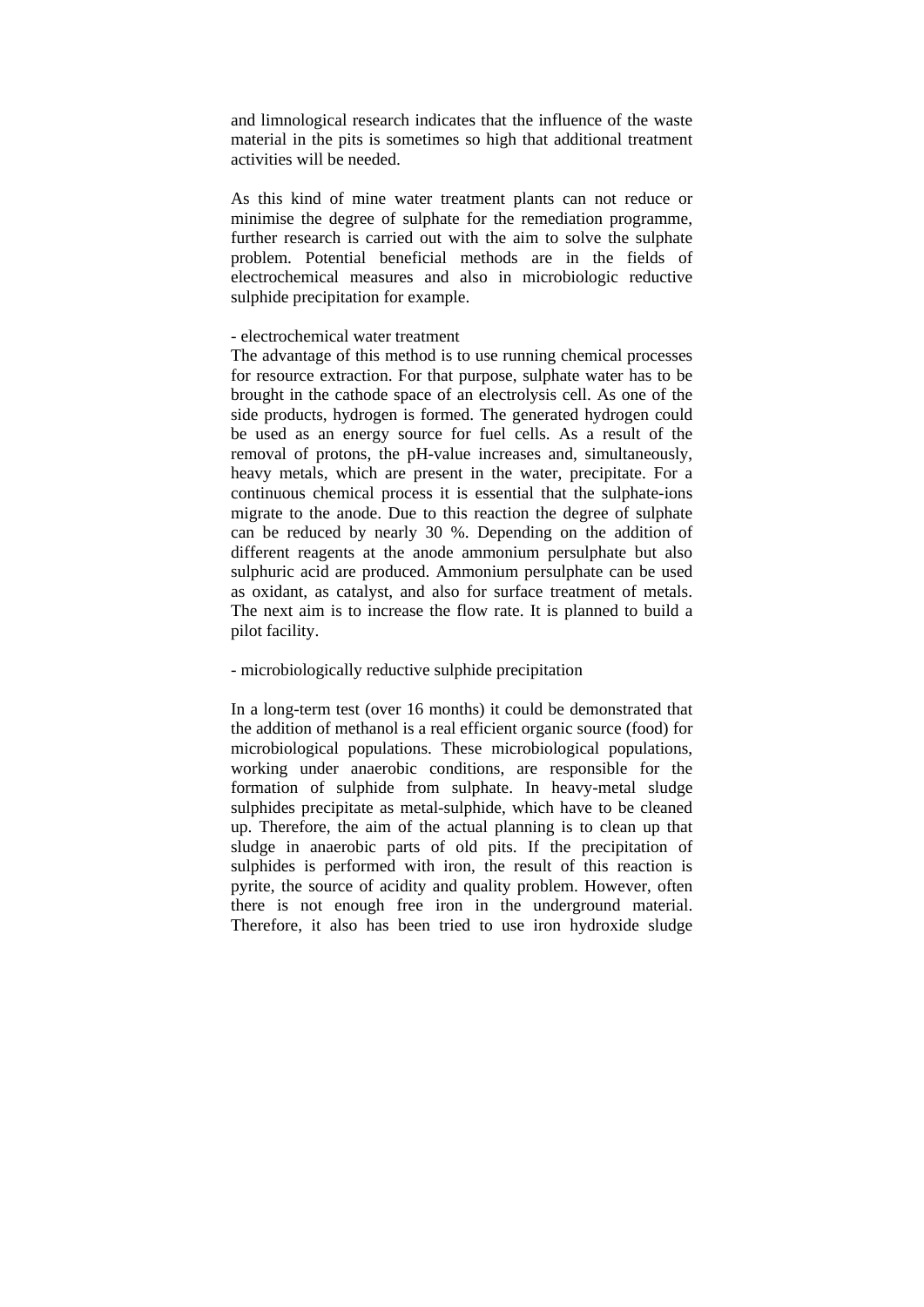obtained from mine water treatment plants. These experiments are very new and still under investigation.

The long time stability of the pilot facility could be verified. However, the required water flow-rate could not be achieved. Currently, the water flow rate is  $0.3 \text{ m}^3/\text{s}$  at maximum.

## **2.4 Groundwater flow**

In principle, treatment of groundwater is possible ex-situ as well as in-situ. In Germany, ex-situ treatment requires a permission of water rights to carry groundwater. Additionally, it is not allowed to discharge this water back into the groundwater without prior treatment. Therefore, many scientists have to clean the water insitu using so called active and/or passive fixed bed or fluid bed reactors.

- active fixed bed reactor

By using this type of reactor the most important advantage is the possibility to control the running process by a systematic addition of agents. One typical example is the 'Senftenberg Lake' in Lusatia. The 'Senftenberg Lake', a flooded pit which is now 20 years old, has got a neutral pH-value today. But many waste dumps and remediation pits around the lake have become a risk for that lake because they cause an increasing acidity by rising of groundwater. Therefore, in a research project it was tried to find out alkaline compounds which are able to stop this trend. Large tests have been performed using substances like whey, brewery sullage, vegetable sullage, black liquor, and methanol. After all, methanol was found to give the best results. This was checked in a field test. Methanol was added to groundwater by infiltration. As a result, sulphide precipitation took place in the underground and pyrite was generated. As previously mentioned the reaction cannot proceed completely because there is a lack of free iron. One advantage of this reaction is the disposition of precipitates in the underground. Nevertheless, it is necessary to verify possible effects which can happen in the underground. This could be any slack flows of precipitates which cause dump stability problems or negative effects for the planned post mining landscape by changing the final groundwater level.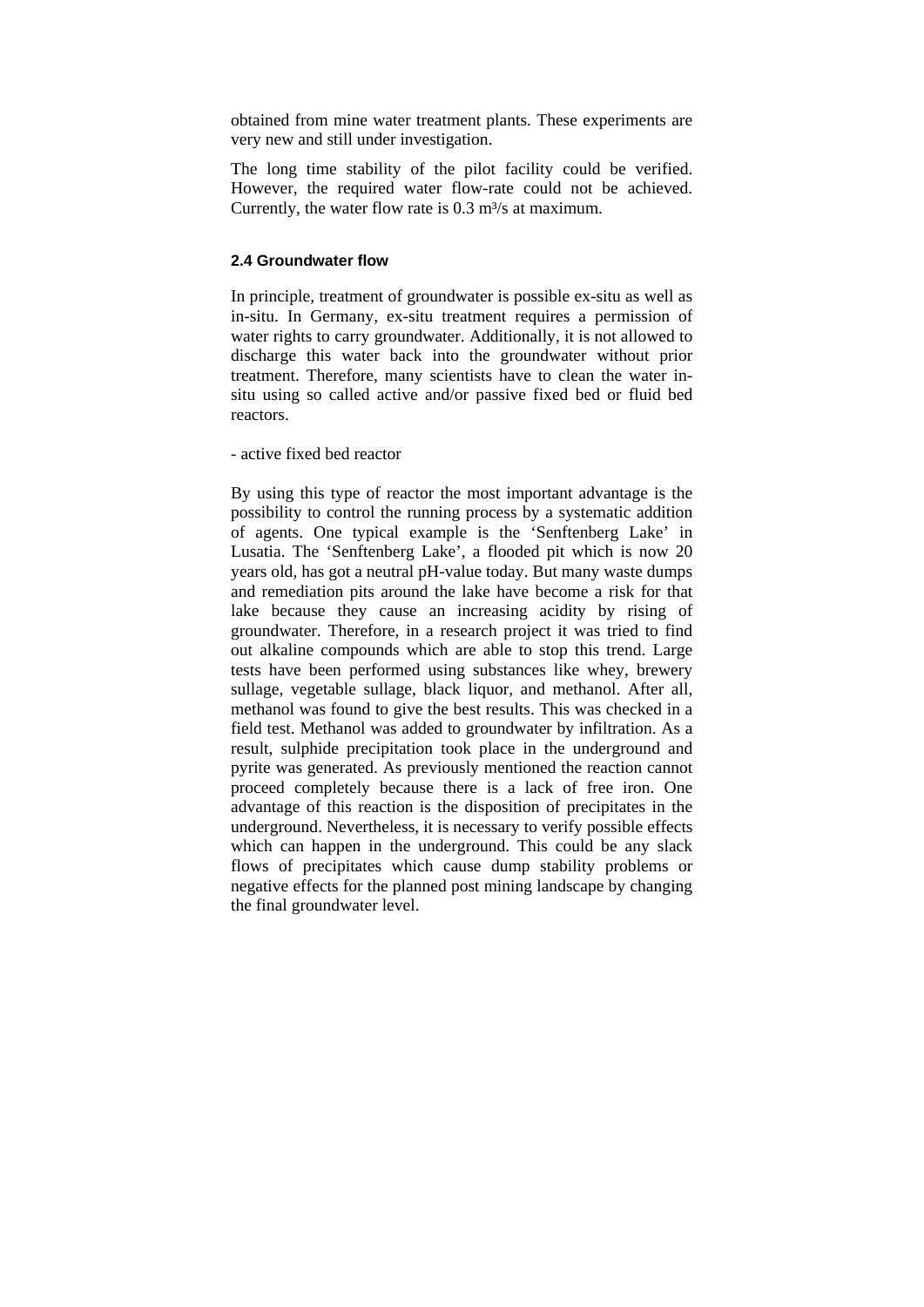#### - passive fixed bed reactor

Passive fixed bed reactors are maintenance-free but cannot be changed after construction. They are inactive after they are used up. Any reapplication of alkaline materials is not possible. Sometimes this handicap could be advantageous. This can be shown exemplarily for the waste dam between two pit-lakes Skado and Sedlitz. The water in both of the lakes is characterised by a pH value of about 3 but at a different level. Into the dam a reactive wall was built in a depth from 12 to 27 metres. This wall consists of sand and ashes. These ashes were obtained from lignite power plants. They still contain a high amount of lime used for gas desulphurisation. The necessary reactor stability was of high importance. This particular field test can be used to supply information on the rate of consumption, reaction times, flow behaviour, and colmation. After finishing flooding both lakes will have the same water level and the reaction stops. Even in case of failure there is no negative influence of long-term dam stability. This clearly demonstrates the importance of the location designated for this special treatment. In figure 3 the principle is shown.



Fig. 3 Passive fixed bed reactor – active principle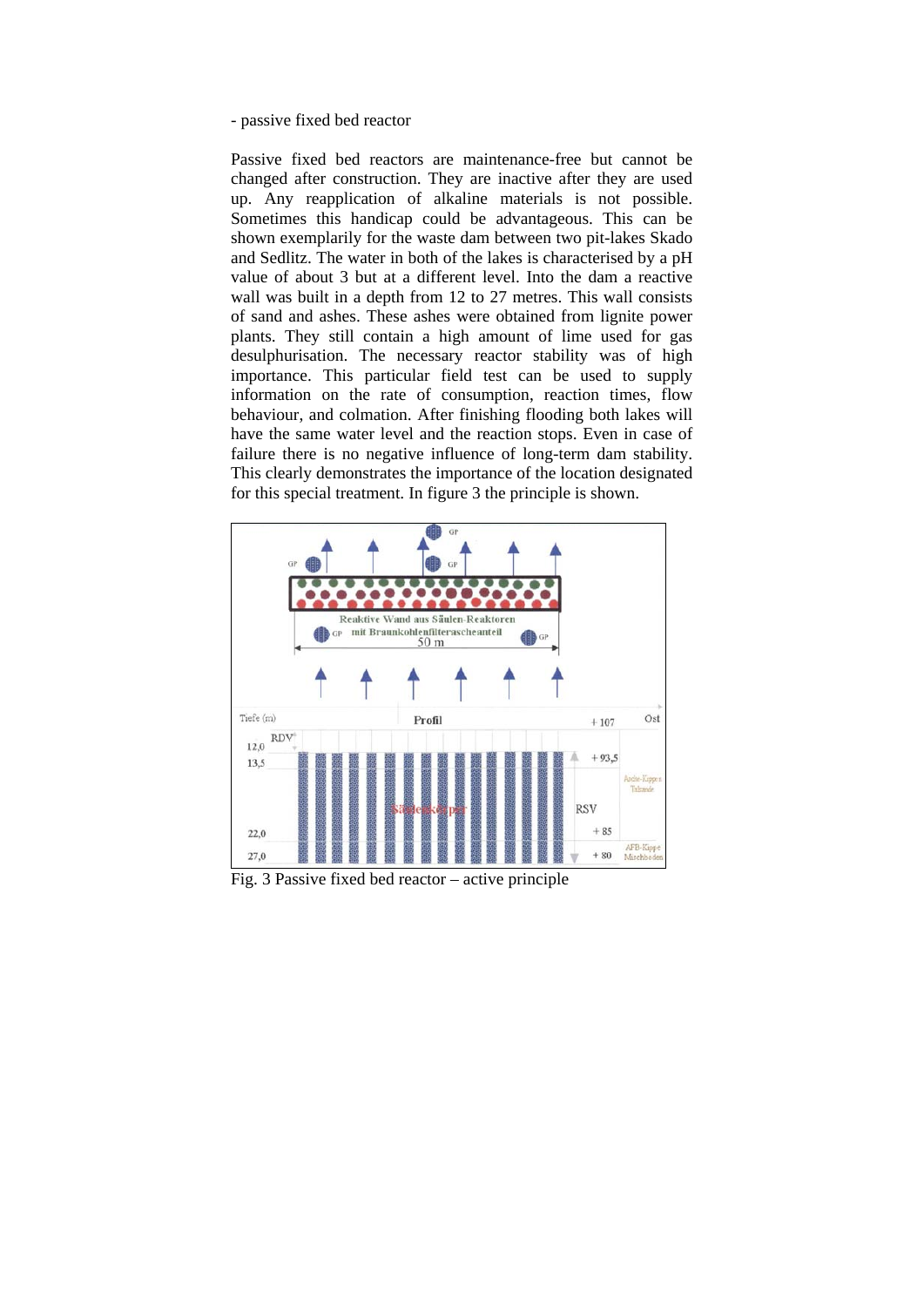Classical in-situ fixed bed reactors are constructed oxic or anoxic wetlands. By the addition of organic carbon sources and alkaline materials, and also by applying appropriate rules for the construction of wetlands, a rising of the pH-value is possible. For the remediation of eastern German lignite mines these elements are only sporadically used. The reasons for this can be seen in a necessary flow rate of 1 to 7  $\text{m}^3$ /s, as well as the huge space, which is required.

However, in the opinion of the authors there are some possibilities for using this method if it will be linked to other treatment methods. The flow from the pits into the rivers is not constant during a year, thus, constructed wetlands sometimes are able to assume the treatment function.

### **2.5 Water bodies**

Right from the beginning of the remediation programme in 1991 the LMBV became the owner of already flooded lakes or pits and was confronted with the conditions of rising levels of groundwater. In most cases standard treatment methods could not be used. In order to treat the water body in-situ other methods have been tested. On the one hand available alkaline materials (like ashes, lime stone deposits, iron hydroxide sludge) have been intensively investigated, on the other hand external sources (soda, ash or dolomite) have been tested.

Two examples will be given here:

- ashes reactivation

After finishing mining activities, the 'Burghammer' pit was used for discharging fluid ashes of the power plants in Schwarze Pumpe. Finally over 26 million tons of ashes were discharged. Due to the flue gas desulphurisation these ashes still have a high amount of lime. This high alkaline potential created a neutral water body (water volume  $36$  million  $m<sup>3</sup>$  with a water area of 445 ha). After the discharge of the ashes came to an end in 1996 and in combination with an increasing groundwater level, the influence of the oxidation processes in the waste materials in the dump increased enormously. As no sufficient buffer capacity was available the pH-value dropped from 7 to 3.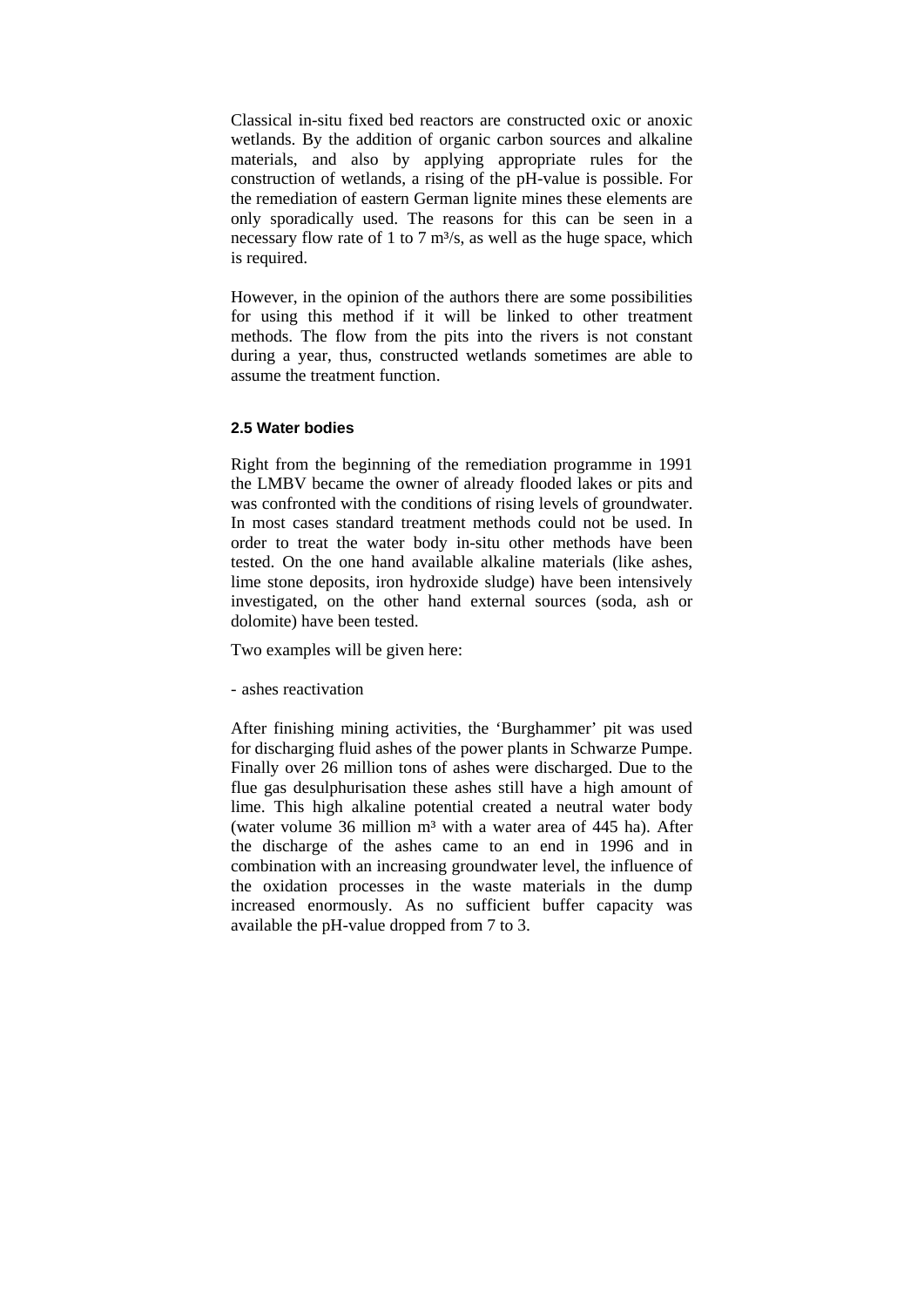By the 'eta AG' company a simple but effective treatment was developed for these special conditions. A part of these ashes was extracted by a swimming dredger. Then, ashes and the sea water together reacted in a centrifuge. As a result, the pH-value of the acid water increased again up to 7 although the buffer capacity was not specifically high ( $K_s$  = max. 1.5 mmol/m<sup>3</sup>). During the time of the experiment (nearly one year) an amount of only 14 tons of ashes was needed. However, a short time later the pH-value dropped again. So the following conclusion can be drawn:

- 1) Using this method, very quickly an increasing pH-value can be obtained. However, it is not possible to form a hydrogen carbonate buffer (lack of carbon dioxide).
- 2) The consumption of alkaline material is very small, the extraction rate and reactivation is very efficient.
- 3) The influence of acids from the waste material in this pit is so high that only a continual treatment of the water body will be successful. This requires a constant flow of funds.
- 4) There are risks and open questions with regard to an increasing concentration of sulphate and chloride in the water body during reactivation of ashes.

This method can be useful in combination with other treatments. These methods could be:

- the use of alkaline mats or lime stone filter on the slopes,
- microbiological methods, or
- constructed wetlands.

Unfortunately, in the present time there are neither results and only few new ideas for projects to combine these methods.

#### - soda application

In central Germany in the residual lake of the former 'Bockwitz/Dammwasserhaltung' pit, a single attempt was performed to use soda solely for neutralisation. The general advantage of using soda is:

- 1) Soda can be very well and completely dissolved in water. Its reaction rate is very fast.
- 2) The dissolving of soda in acid water generates  $HCO<sub>3</sub>$  which acts as a hydrogen carbonate buffer. Simultaneously, carbon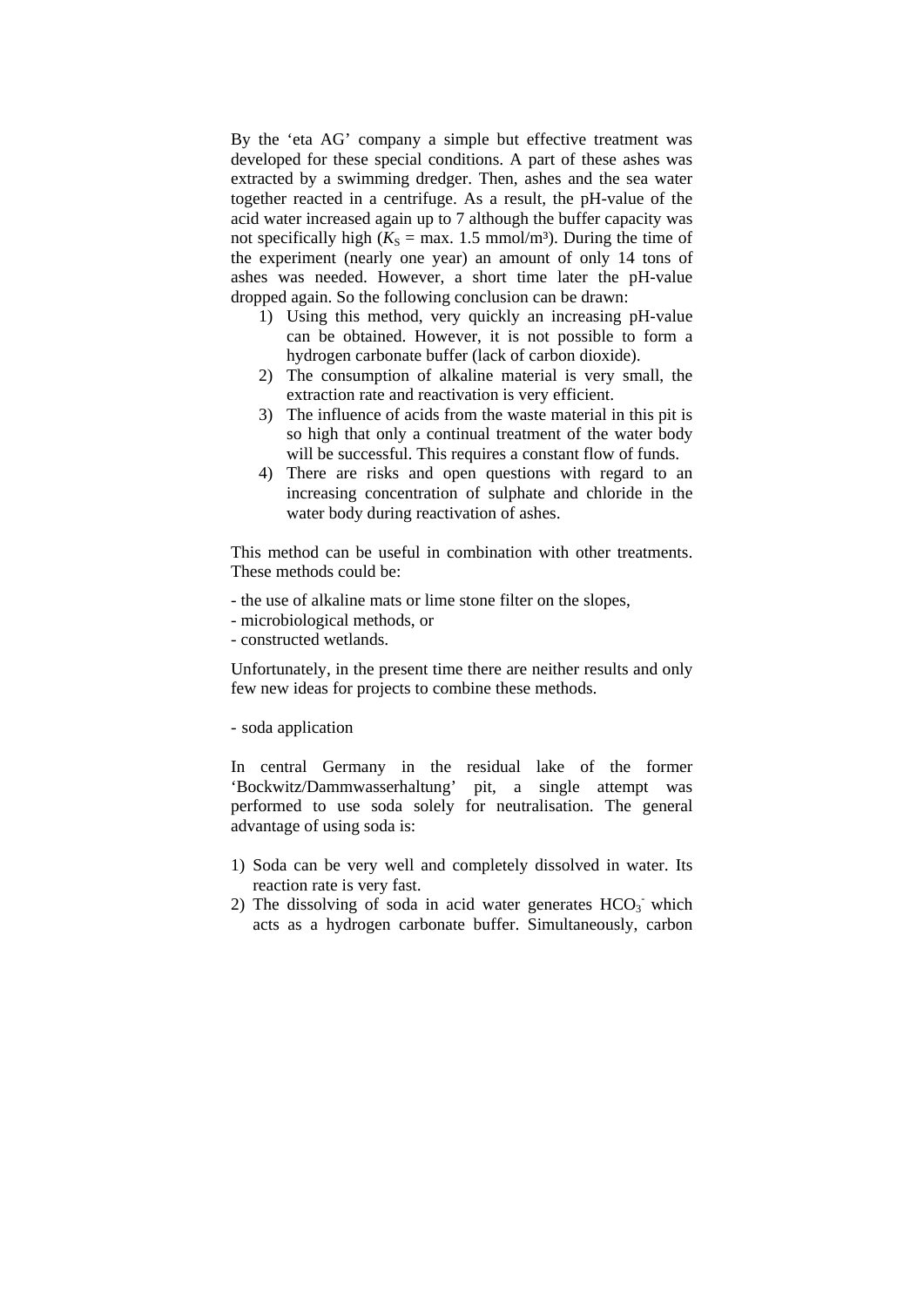dioxide is created. This carbon dioxide fumigates without any significant increase of its concentration on the lakes surface.

Compared to other alkaline compounds its higher price is disadvantageous. But for a technical application only small requirements are necessary. Soda can be directly supplied into the water body via air pressure from the transportation truck. This method will be applied in an adjacent lake this year. Because the influx of ground and surface water is supposed to be pH-neutral, a re-acidification of these two lakes is unlikely. Therefore, this method seems to be adequate for this location.

#### **2.6 Groundwater bodies**

Any treatment of a groundwater body is inseparable connected to an underground body treatment. Generally, there are two possibilities:

- a) The underground body (waste material) has to be treated with alkaline materials already during the active mining process. This method is applied in the mining district Rheinische Revier in the 'Garzweiler' pit. There are 40,000 tons of lime stone added to the waste material annually with rising tendency.
- b) Alkaline material also can be added to an existing waste dump. There are some project ideas for using lime milk instead of water with the stabilisation of the dump slopes applying a so called method of vibro-compaction. The main advantage of this treatment is low costs because no additional bore-holes are needed.

# **3. Outlook**

According to the previous comments there are many options to reduce the iron concentration and to increase the pH-value of the acid mine water as well. The problems concerning the high degree of sulphate are still not solved. Therefore, there are much more research projects in the field of remediation which for instance analyse the natural attenuation in 100 years old waste dumps and try to simulate the processes during this time. At the same time, there are pilot projects using selected methods to test their praxis